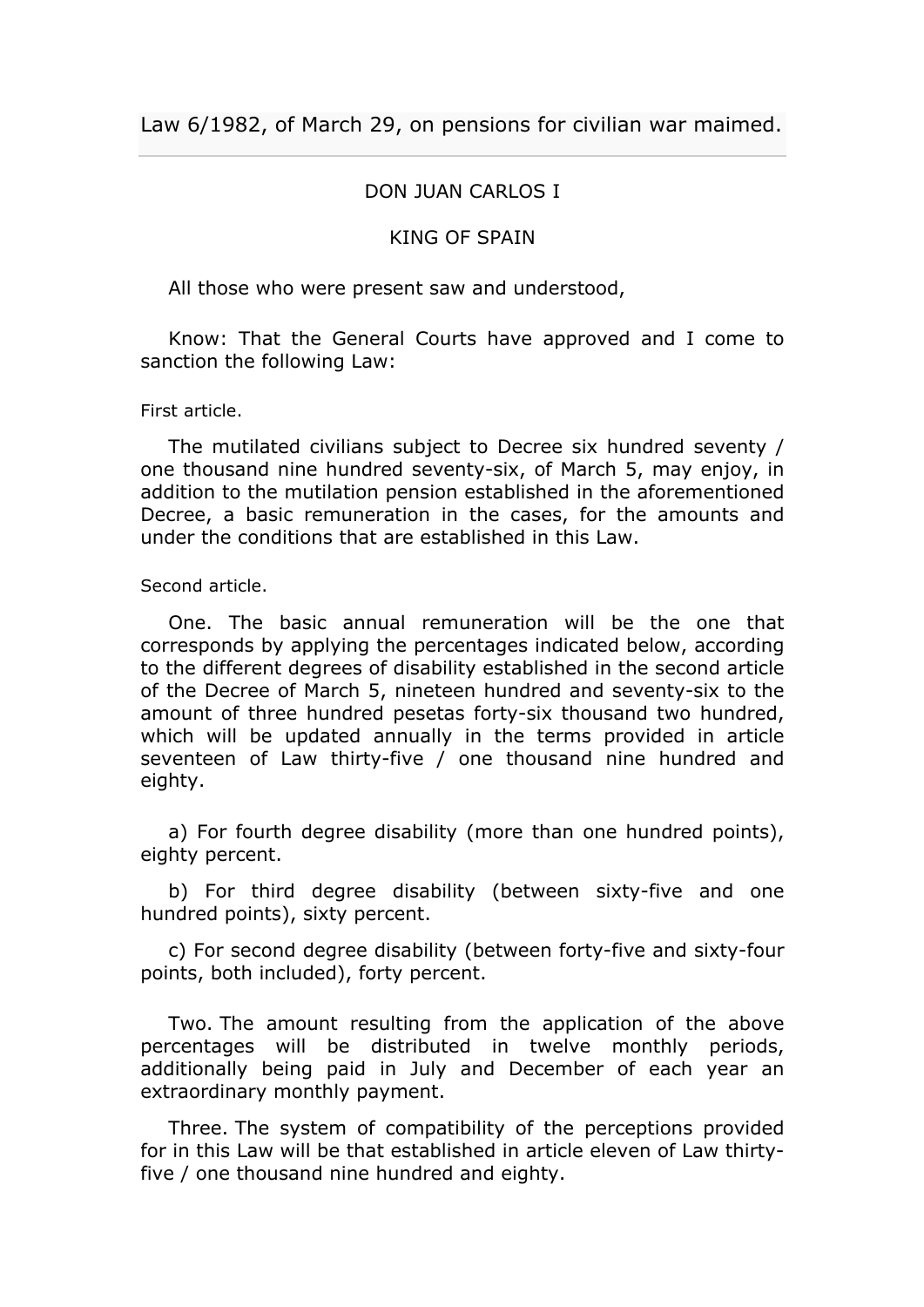### Third article.

The recipients of the basic remuneration established in this Law may be integrated into the general Social Security regime, said integration being limited to medical-pharmaceutical and prosthetic assistance in the event of illness or accident of the beneficiary and to social services. Prosthetic assistance will also cover war wounds or mutilations.

The integration of those who are already holders of said right in the Social Security system will not proceed.

The medical-pharmaceutical benefit will only be extended to people who depend on the right holder when they meet the requirements of the Social Security regime.

### Fourth article.

The basic remuneration established in this Law will be transferable, with the requirements and in the percentages established in the consolidated text of the Law of Passive Rights of April 21, one thousand nine hundred and sixty-six and its complementary provisions, in favor of widows and , failing that, orphans who are minors or incapacitated to earn a living since before reaching the age of eighteen, who may also be entitled to a pension in the event of a deceased civilian mutilated who may have been classified in any of the categories that They are entitled to this basic remuneration.

#### Additional provision. First.

Holders of a mutilation pension, regulated by Decree six hundred and seventy / one thousand nine hundred and seventy-six, to obtain the right to the basic remuneration established in this Law, must undergo a medical examination by the Court, which must carry them out for the purposes of Law thirty-five / one thousand nine hundred and eighty, for its classification according to the table of injuries and diseases in force for the application of the aforementioned Law, and whose classification will be the one that will prevail for all purposes, including for the determination of the mutilation pension .

### Additional provision. Second.

The provisions of Law forty-two / one thousand nine hundred and eighty-one, of October 28, on the fractioning in the payment of arrears of pensions derived from the civil war, will be applied on the amounts accrued until September 30, nineteen hundred eighty.